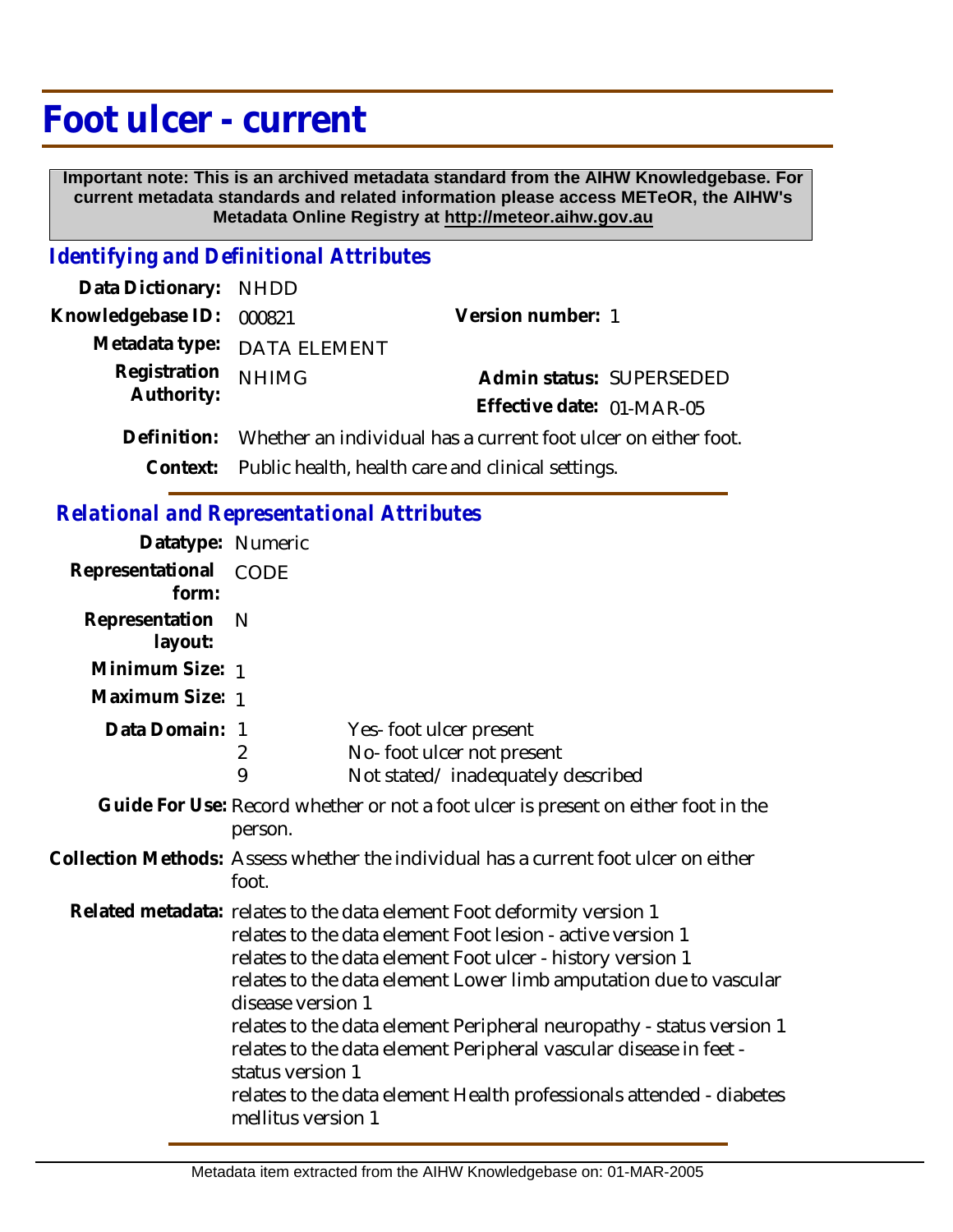## *Administrative Attributes*

| Source Document: National Diabetes Outcomes Quality Review Initiative<br>(NDOQRIN) data dictionary.                                                                                                                                                                                                                                                                                                                                                            |
|----------------------------------------------------------------------------------------------------------------------------------------------------------------------------------------------------------------------------------------------------------------------------------------------------------------------------------------------------------------------------------------------------------------------------------------------------------------|
| Source Organisation: National Diabetes Data Working Group                                                                                                                                                                                                                                                                                                                                                                                                      |
| Comments: Foot ulcer is usually situated on the edge of the foot or toes because<br>blood supply is the poorest at these sites. In a purely vascular<br>ulcer, nerve function is normal and sensation is intact, hence<br>vascular ulcers are usually painful.                                                                                                                                                                                                 |
| Foot ulcers require urgent care from an interdisciplinary team,<br>which may include a general practitioner, podiatrist,<br>endocrinologist physician, nurse or surgeon.                                                                                                                                                                                                                                                                                       |
| Assessment<br>-ask the patient about previous or current foot problems,<br>neuropathic symptoms, rest pain and intermittent claudication;<br>-inspect the feet (whole foot, nails, between the toes) to identify<br>active foot problems and the 'high-risk foot';<br>-assess footwear:<br>-check peripheral pulses;<br>-examine for neuropathy by testing reflexes and sensation<br>preferably using tuning fork, 10 g monofilament and/or<br>biothesiometer. |
| The development of ulcers of the feet and lower extremities is a<br>special problem in the diabetic patient, and appears to be due<br>primarily to abnormal pressure distribution secondary to diabetic<br>neuropathy.                                                                                                                                                                                                                                         |
| Diabetic foot ulceration is a serious problem and the lack of pain<br>does not mean that the ulcer can be ignored or neglected. The<br>absence of pain is very common in people with diabetes due to<br>peripheral neuropathy.                                                                                                                                                                                                                                 |
| All patients with diabetes mellitus should be instructed about<br>proper foot care in an attempt to prevent ulcers. Feet should be<br>kept clean and dry at all times. Patients with neuropathy should<br>not walk barefoot, even in the home. Properly fitted shoes are<br>essential.                                                                                                                                                                         |

Early detection and appropriate management of the 'high-risk foot' and current foot ulceration can reduce morbidity, hospitalisation and amputation in people with diabetes.